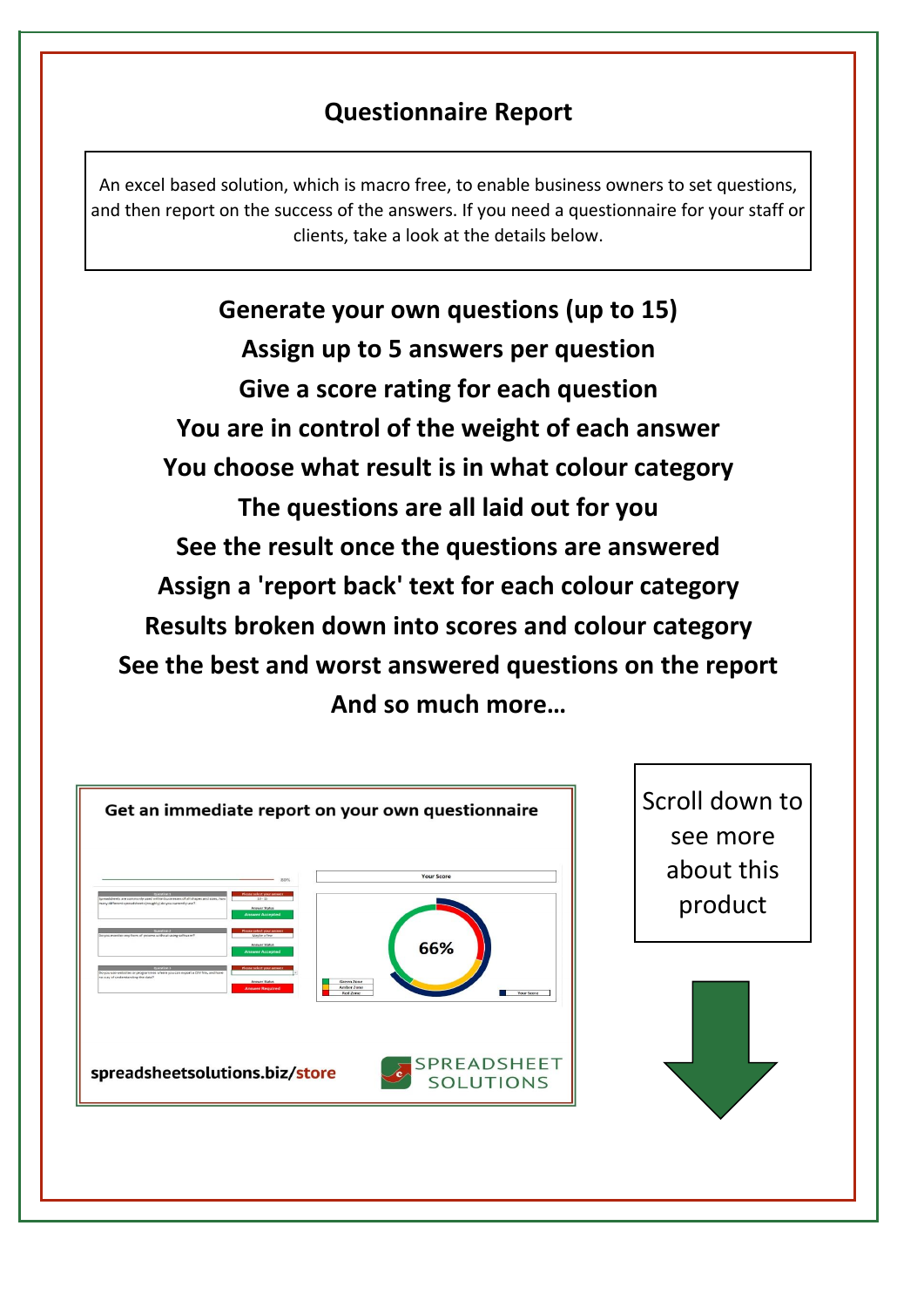

OK, so you have a set of questions to ask a client, prospective client, staff member, or anyone else. You can input up to 15 questions, and assign 5 answers for each, as well as a score for each answer. The beauty of being able to do it this way, is to add 'weight' to any important answers, by giving them a higher score. The person answering the questions will then be allocated the respective score, depending on their answers. The maximum achievable score will also be calculated, and a percentage result will be automatically calculated. This is all down to your assignment of points.



Then you can decide what overall score is considered red, amber or green. You can accept the default % settings, or input your own. You can also decide (by your scoring) whether green or red good or bad. Is a high score a sign of a positive or negative result? That is up to you and how you score the questions. You are able here to assign a paragraph of text for each colour category. So the report text shown, will depend on the score reached. You can also have a text if the person scores 100%. If that is good or bad is up to you.

Editing this in conjunction with your scores, means that you have complete control of your customised report.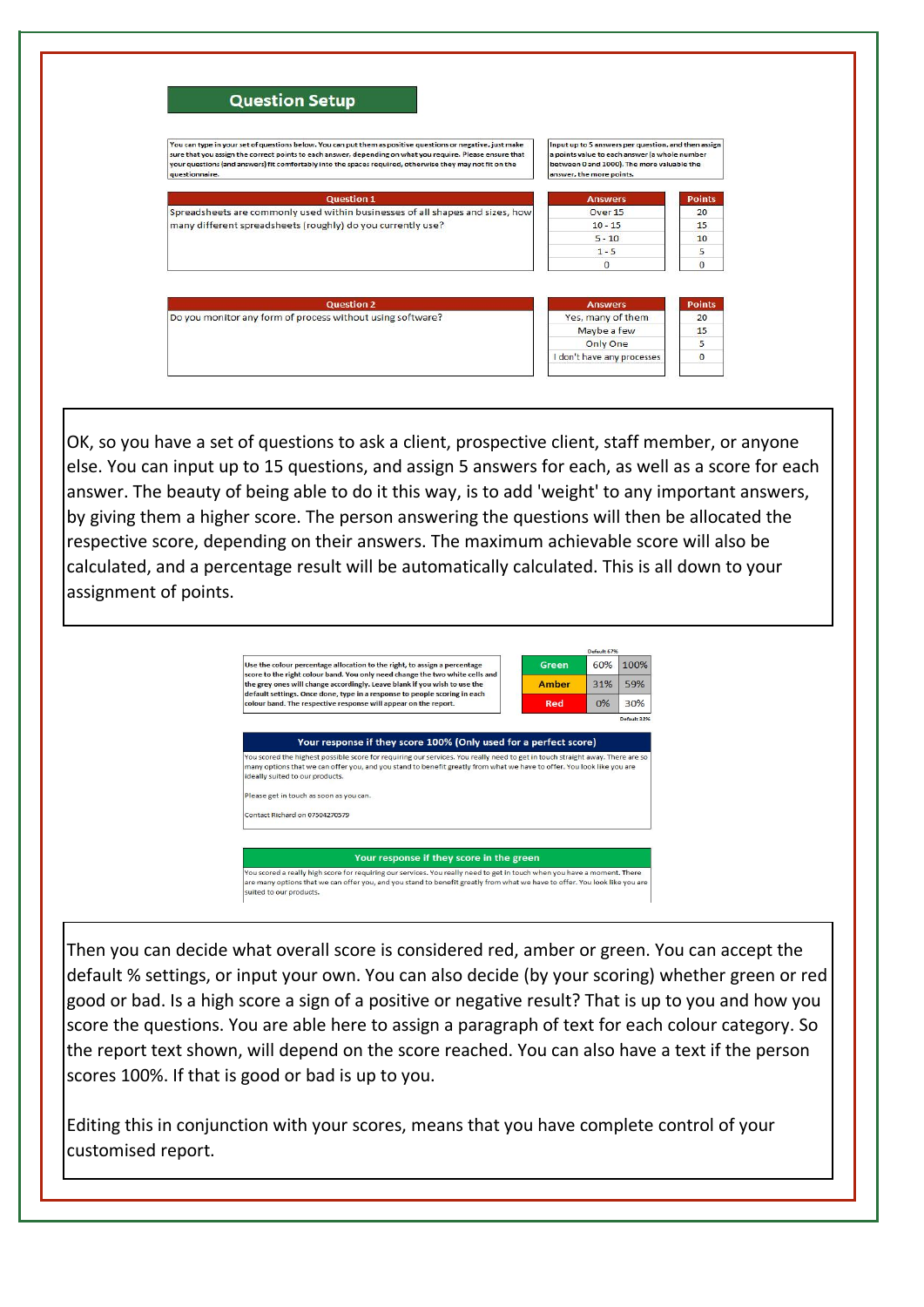

You then have a set of questions, each with a drop down list of the relevant answers.

Do you fill these in yourself (if the person submits their answers by another means), or do you send this to the person to complete their own answers? That is completely up to you. If you do send it to the person, the workbook is unlocked, so you can hide the pages you don't want them to see. If you do lock the workbook, just remember the password as you can't retrieve it. This page is generated by the info entered on other sheets.



Once you) or the person has completed the questions, the report is populated. The main item on the report is the score graph. This shows you what the person scored, and what colour category they fell into.

This is based entirely on your settings, and the points you assigned to the answers they gave.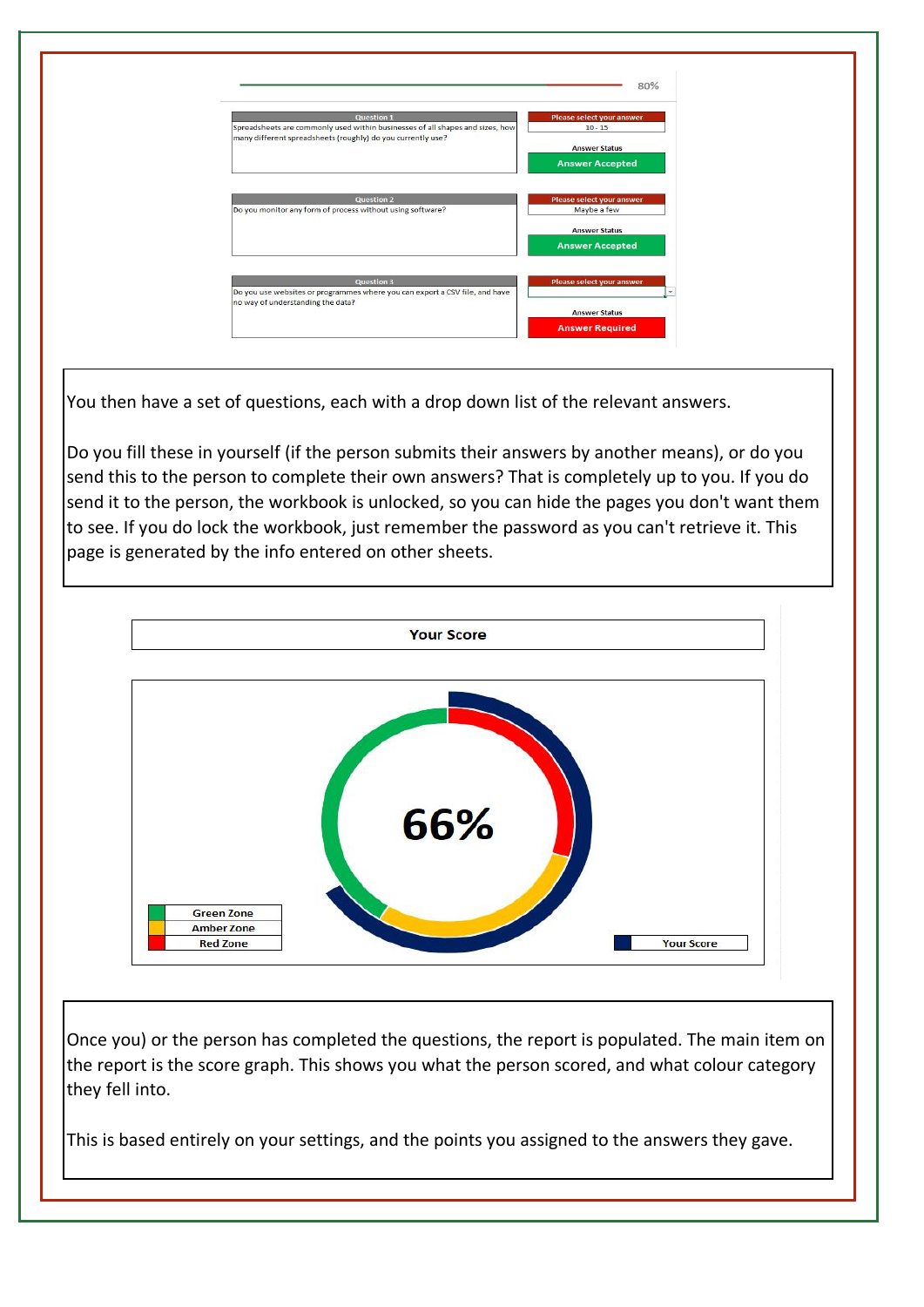## Our response to your score

You scored a really high score for requiring our services. You really need to get in touch when you have a moment. There are many options that we can offer you, and you stand to benefit greatly from what we have to offer. You look like you are suited to our products.

Please get in touch when you can.

Contact Richard on 07504270579

Not only that, but the report also shows the text which you assigned to the colour category which they scored. This means that this text will change depending on the category of their score. If they score 100%, whether that is good or bad, it will show the relevant text.

Make sure you have relevant text for each colour category.

| Do you have any spreadsheets that you think could be improved?                | <b>Your Answer</b>         |
|-------------------------------------------------------------------------------|----------------------------|
|                                                                               | A few                      |
|                                                                               | Your Score (as %):<br>80%  |
|                                                                               | Out of a possible:<br>100% |
| Your Lowest Scoring Answer Given (as a percentage of what was possible)       |                            |
|                                                                               | <b>Your Answer</b>         |
| Do you have reliable software to manage your relationships with your clients? | Yes                        |
|                                                                               | Your Score (as %):<br>0%   |

Lastly on this report it will show you the best and worst answered question, based on the highest and lowest score. This can be helpful to see what the person scored highly in, and what they scored badly in. It takes the highest and lowest score based on the points earned for each question compared to what could have been earned for that question (as a percentage).